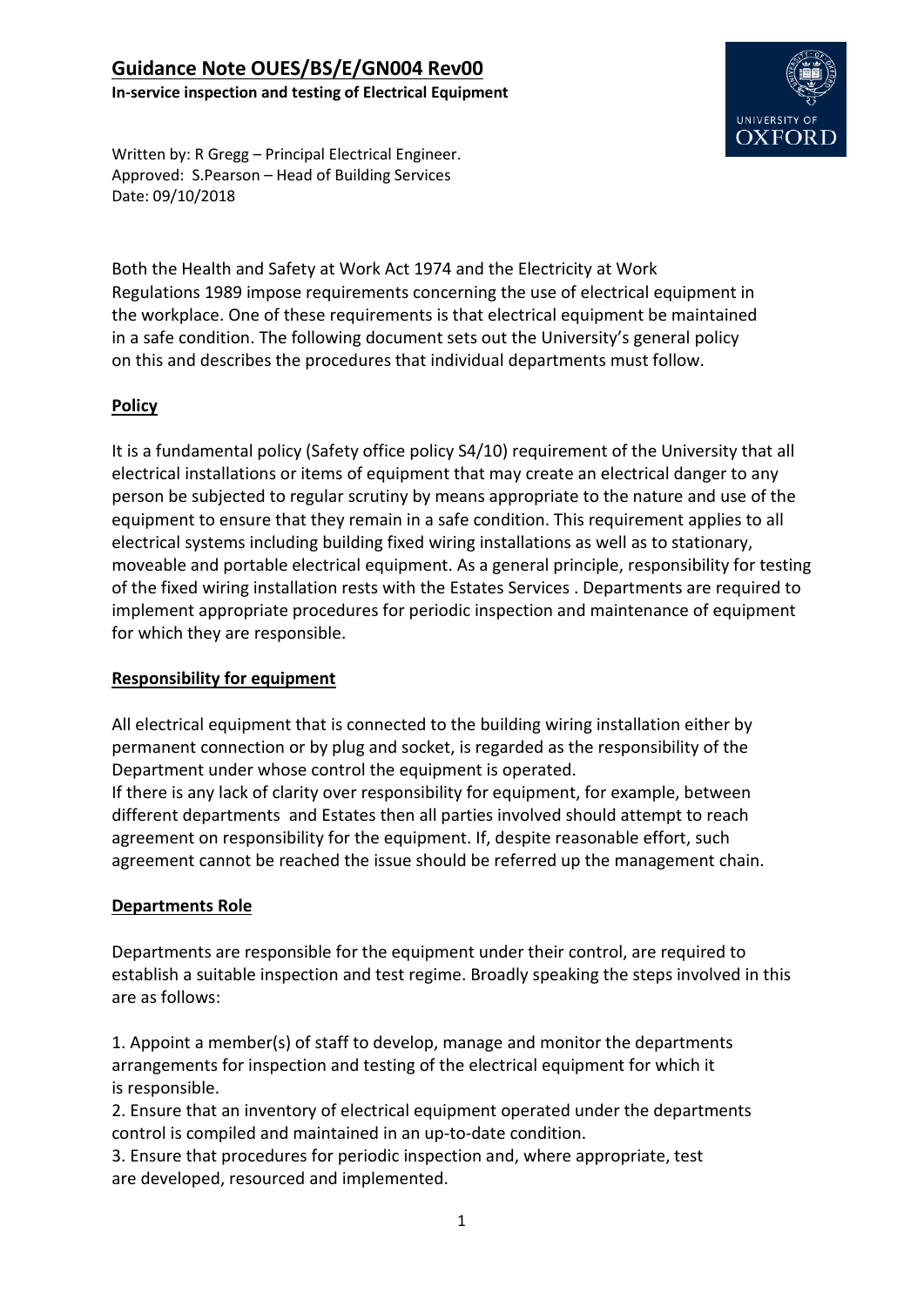

Written by: R Gregg – Principal Electrical Engineer. Approved: S.Pearson – Head of Building Services Date: 09/10/2018

4. Ensure that in-house staff charged with carrying out electrical inspection or test are appropriately trained to a level of competence commensurate with the duties they are required to undertake or that an appropriately skilled contractor can be used for the inspection and testing process.

5. Ensure that records of inspection and tests of electrical equipment are kept and that equipment is marked to indicate its most recent inspection or test date. 6. Establish a monitoring system to ensure that the inspection and test regime in place is being carried out effectively. This could, for example, be achieved by periodic or ongoing self-inspection of equipment, or areas, on a sample basis.

### **Scope of inspection regime**

Although systems for periodic inspection and testing of electrical equipment are often commonly referred to as "Portable Appliance Testing" (PAT testing), the scope of the system established must extend beyond purely portable equipment.

ALL electrical equipment that is capable of causing harm to an individual, should its physical condition deteriorate, will require some form of periodic check to make sure that it remains in good condition. This will include: Portable/movable/stationary equipment This encompasses the majority of equipment that most departments will have. Such equipment is normally connected to the mains by means of a plug and socket and may be moved around during use or may operate in stationary position. E.g. kettle, convector heater, fridge, computer. Many units will also have ancillary equipment such as extension leads, plug multi-way adapters, RCD circuit breaker adapters. Fixed equipment, Some units will have equipment that is fixed, or situated, in a permanent position and connected to the mains by a permanent wired connection. E.g. workshop machines, large centrifuge, fume cupboard, microbiological safety cabinet, electron microscope, X-ray machines, MRI equipment. Such equipment is the responsibility of the Department who operate it unless an alternative agreement on maintenance responsibility is in place.

Equipment that is leased to the University should be included in any inspection regime where we have a maintenance responsibility for it or if appropriate electrical checks are not already carried out by the equipment supplier. Where possible, contracts should ideally be structured to place this obligation on the equipment owner. Items operating at low voltages (e.g. 12v) where there is no electric shock risk can normally be excluded from the inspection and test regimes set out in this document. Although they do not present an electric shock risk in normal circumstances, note that such items can still present a risk of fire, burn or ignition of flammable vapours and therefore may still require some form of periodic check on their condition. Fixed wiring and equipment that forms part of the building infrastructure will, in all cases be the responsibility of the Director of Estates.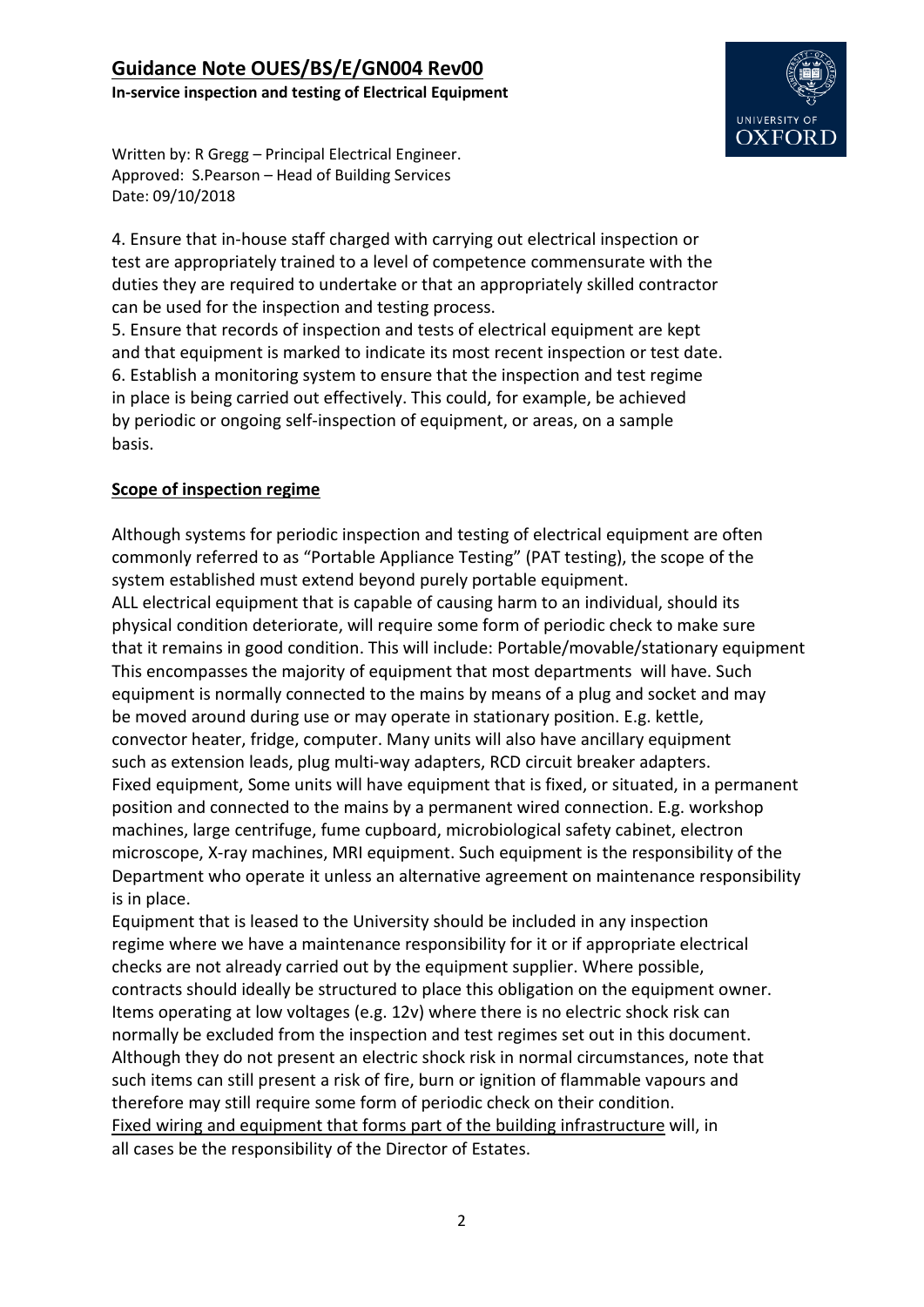

Written by: R Gregg – Principal Electrical Engineer. Approved: S.Pearson – Head of Building Services Date: 09/10/2018

#### **Types of maintenance check**

Various checks can be made to help ensure that electrical equipment remains in a safe condition. Essentially there are three main types of check that can be made and a regime incorporating some, or all, of these is needed to ensure that electrical equipment is kept in a safe condition.:

1. User check

These should be performed by the user before plugging in and switching on an item of equipment and involves a visual inspection which includes that plug, flex and the appliance. The purpose of the check is to look for obvious physical damage. If equipment is particularly prone to damage such checks should be carried out by the user each time it is used. For lower risk equipment, such as desktop computers, only an occasional check would be needed. These are informal checks and normally no record of them is required.

2. Formal Visual Inspection

The key element of a formal maintenance regime is the formal visual inspection. This is done at pre-defined periodic intervals and consists of a visual check, similar to a user check, but with an additional inspection of the interior of the plug, plug wiring and fuse rating. (Many items of equipment now have a moulded-on plug and only the fuse rating can be checked.)

The formal visual inspection must be done by someone who is competent to carry out the task but does not require any formal electrical qualification. A basic ability to look for physical damage, assess the fuse rating and (where accessible) check that the plug is correctly wired are the most important attributes that the tester should possess. The formal visual inspection should be recorded and the equipment labelled to indicate that it has been checked.

3. Combined Inspection and Test:

The combined inspection and test commences with a formal visual inspection, as indicated above, and is followed by some basic electrical tests to verify the safety of the equipment. Commercial test equipment is available that allows these tests to be done quickly and with a minimal amount of electrical knowledge. The test process usually checks the equipment earthing and insulation. Class I (earthed) equipment will usually require both tests. Health and Safety Executive guidance indicates that Class II (double insulated) equipment used in office and low-risk environments does not require testing. Records should be kept of the inspection and tests carried out. Note that some types of equipment containing electronic components may be damaged by the standard portable appliance tests. (E.g. some IT equipment) In such cases "soft" tests can be carried out as an alternative to the normal PAT tests. E.g. low current continuity test of earth bond using a multi-meter, reduced voltage insulation resistance tests.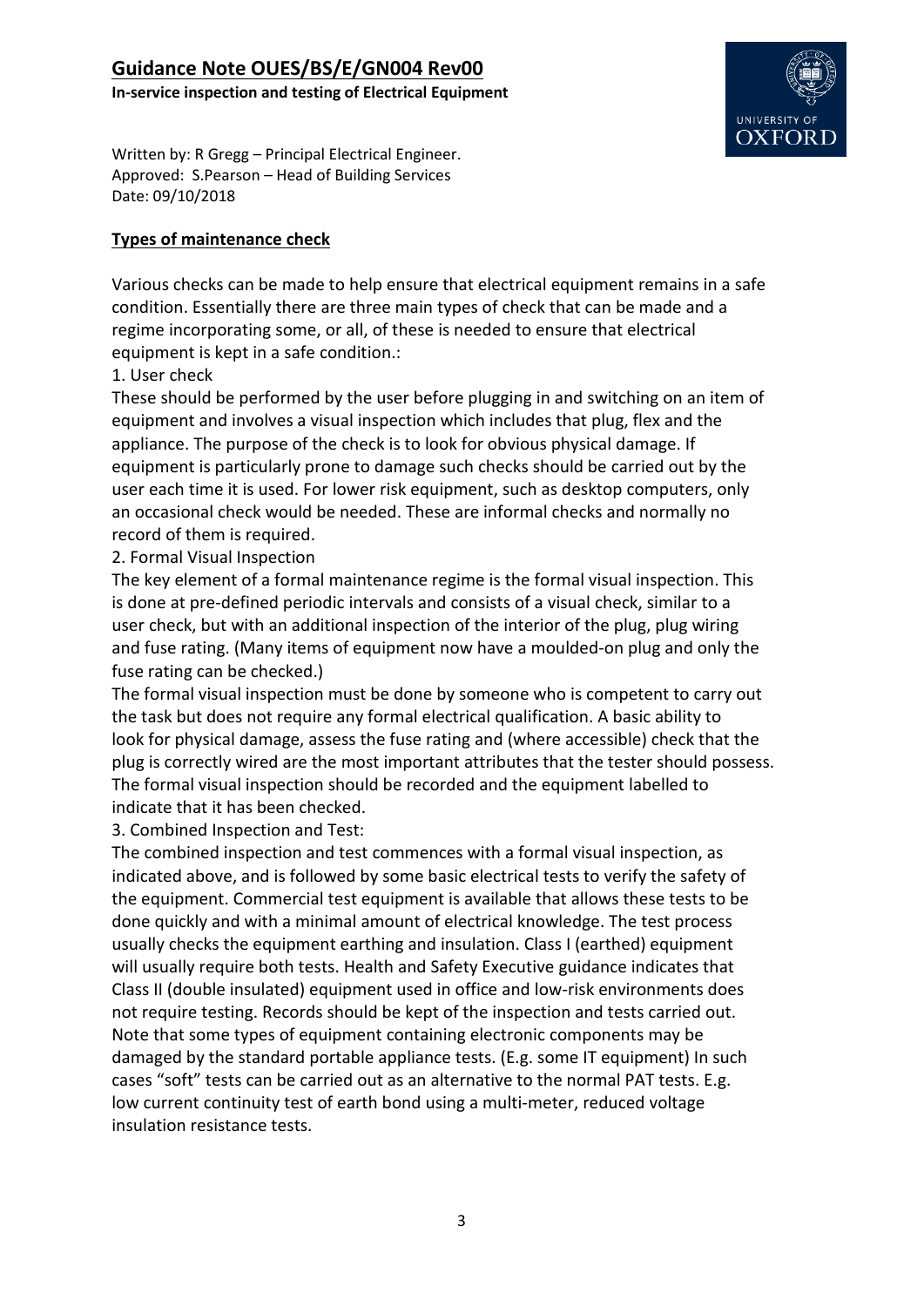

Written by: R Gregg – Principal Electrical Engineer. Approved: S.Pearson – Head of Building Services Date: 09/10/2018

#### **Skills required**

It is not necessary to have a formal electrical qualification to be able to carry out any of the checks indicated above. The fundamental legal requirement is that anyone involved with such work be competent to undertake the tasks required. This requires only a basic level of knowledge and skills that fall far below that required of a qualified electrician.

For visual inspection the key skill is the ability to identify physical damage to the plug, flex or appliance. Most people are able to do this fairly easily. Additional support may be needed to enable staff to distinguish between earthed or double insulated equipment's, to assess the suitability of plug wiring and to identify correct fuse ratings competently.

There are various guidance documents entitled Step-by-step Guide to Inspection of Electrical Equipment that is designed to provide basic guidance in the skill of visual inspection or user checks. With the aid of this, or other online resources, many staff should be able to carry out formal visual inspections competently.

For combined inspection and test, an ability to operate the test equipment correctly is additionally required. The training needed to achieve this will vary depending on the instrument complexity and the individual's pre-existing knowledge and skills. Test equipment varies in type from simple pass/fail instruments that can be used with little specialist training to more complex instruments that display results as electrical measurements and which require additional knowledge to use and interpret. Instrument suppliers may be willing to provide initial training in use of test instruments. Manufacturer's instruction must be made available to all users of test equipment.

Formal courses on in-service inspection and testing of electrical equipment are available from many training providers and will provide a sound knowledge of your health and safety responsibilities.

#### **Frequency of inspection and testing**

The frequency with which a particular item of equipment requires inspection or test is not set by law but has to be assessed by the organisation responsible for the equipment. The inspection frequency is determined by a risk assessment process. Although there are no firm rules for this, risk factors that might be taken into account would include the following:

- · Equipment construction (earthed or double insulated)
- · Equipment type and age (hand held, portable, moveable or stationary equipment)
- · Working environment (wet or dry conditions)
- · Degree of liability to damage (transported frequently, rough handling)
- · Intensity of use (heavily used or infrequently used)
- · Nature of the users. (likelihood of users to cause damage and report faults)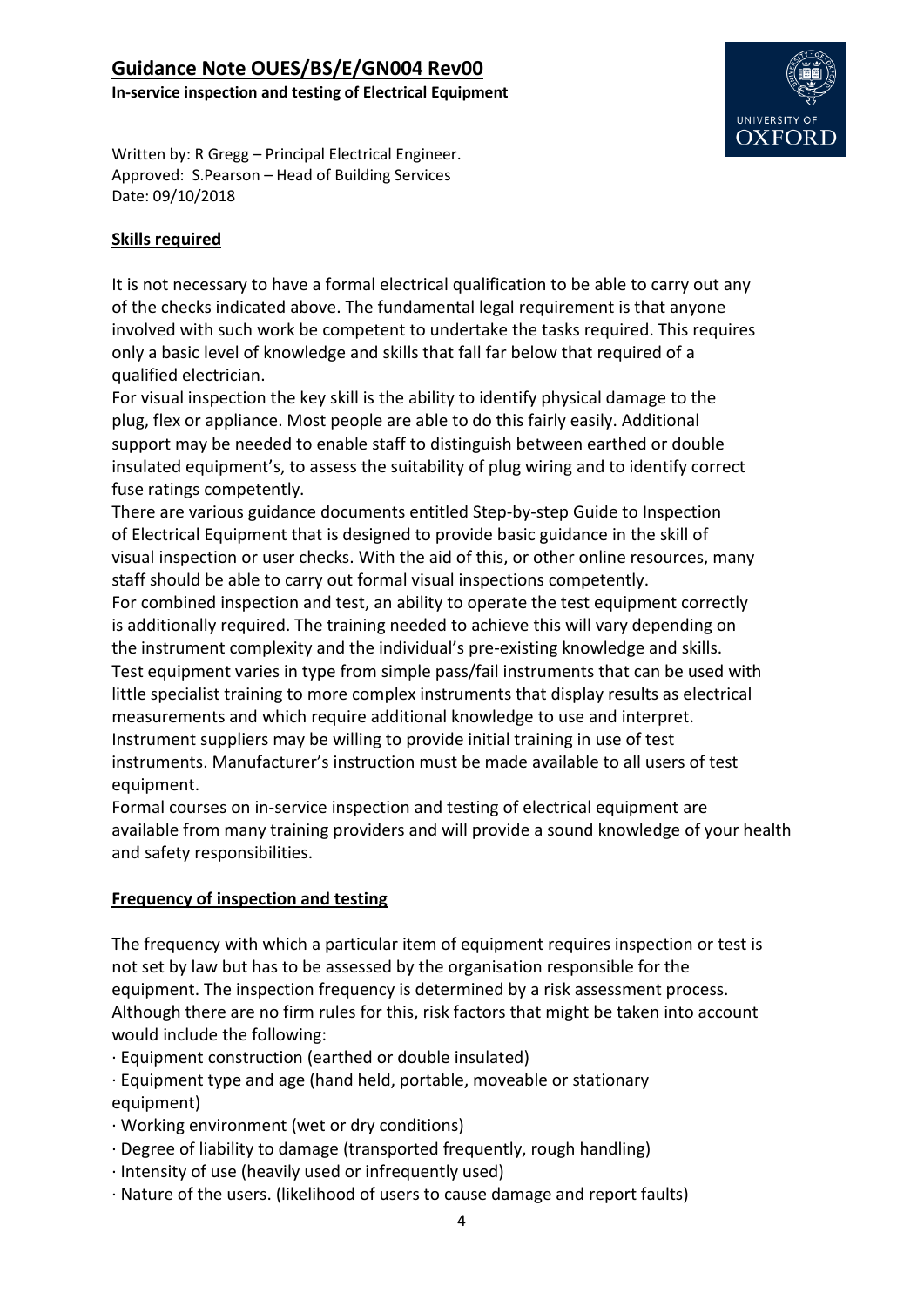

Written by: R Gregg – Principal Electrical Engineer. Approved: S.Pearson – Head of Building Services Date: 09/10/2018

Equipment that is used in arduous and wet environments where it is likely to have sustained unreported damage, E.g. a construction site, will require more frequent inspection and test than equipment used in a relatively benign office environment where the potential for damage is low.

Due to the variability of risk it isn't possible to give definitive inspection and test frequencies for particular pieces of equipment without assuming a "worst case" inspection regime that is likely to be unduly onerous for most equipment. It is more appropriate for the inspection frequency to be decided on a local basis where the risk factors discussed above can be taken into account.

In compiling the local inventory of electrical equipment an initial inspection/test frequency must be assigned to each item or class of items. This can be varied later as information is gained from the inspection/test process. E.g. If many faults are found, this could be indicative of a need to increase the frequency of inspection; conversely, only a few minor faults found may indicate that a longer interval might be used.